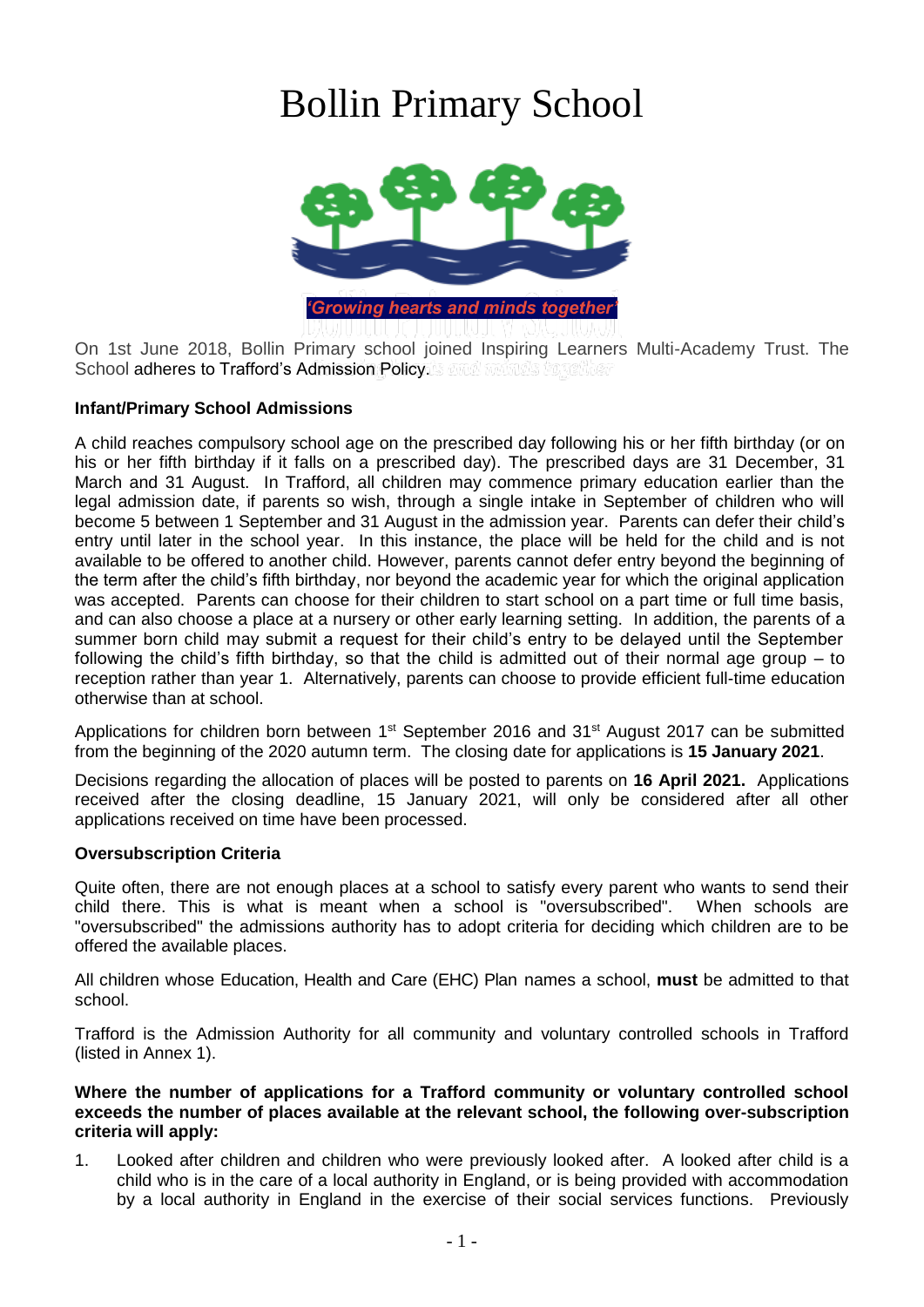Looked After Children are children who were looked after but ceased to be so because they were adopted (or became subject to a child arrangements order or special guardianship order)<sup>‡</sup>.

- 2. Children who have been in state care outside of England and ceased to be in state care as a result of being adopted. A child is regarded as having been in state care in a place outside of England if they were accommodated by a public authority, a religious organisation or any other provider of care whose sole purpose is to benefit society.
- 3. Children who live in the catchment area of the requested school, who will have a sibling attending the requested primary, infant or partner junior school **at the time of the applicant's proposed admission** (This includes half/step/adopted/foster brothers or sisters, and any other children, who are living at the same address as part of the same family unit).
- 4. Children who live in the catchment area of the requested school.
- 5. Children, who live outside the catchment area of the requested school, with a sibling attending the requested primary, infant or partner junior school **at the time of the applicant's proposed admission** (This includes half/step/adopted/foster brothers or sisters, and any other children, who are living at the same address as part of the same family unit).
- 6. Children who live nearest to the requested school, calculated in a direct straight line from the child's permanent place of residence to the school.

The distance from the home address will be calculated from the seed point of the property, which is defined by co-ordinates held in Trafford's Local Land and Property Gazetteer (BS7666), and are available on request from Trafford's School Admission Team. For applicants resident outside Trafford, the seed point data will be provided by the Home Authority. Royal Mail Postal Address Information may be used in some instances. The co-ordinates used for each school are held in Trafford's School Admissions and Transfer system and are listed in the Directory of Primary Schools contained in Trafford's Composite Prospectus, published on Trafford's website under the title "Starting Primary School"

In the case of a child living in a block of flats, co-ordinates will be obtained in the same way.

If there are more applicants than can be accommodated at a school in criteria 1 to 5, places will be offered to those children in each criterion, whose place of residence is nearest to the school, as defined in criterion 6.

Where two or more applications cannot be otherwise separated, the final place will be determined through a random draw, conducted and scrutinised by persons independent from the School, and from the Children, Families and Wellbeing Directorate.

# **Final Tie Break Arrangements**

Each random allocation event only holds for the allocation of the currently available school place. On any waiting list, the remaining applicants remain equally ranked and any further place is offered as the result of a further random exercise.

#### **The Draw**

 $\overline{a}$ 

The draw will be made by a person independent of the relevant school and from the Children, Families and Wellbeing Directorate.

The draw will be scrutinised by another person independent from the relevant school, and from the Children, Families and Wellbeing Directorate.

The application reference number for each pupil to be included in the draw will be recorded in Part 1 of the 'Random Draw Record Sheet'.

Each application reference number will be recorded on a separate sheet and sealed into an envelope. The envelopes will be shuffled by the person designated to make the draw and an envelope will be chosen.

<sup>‡</sup> Section 14A of the Children Act 1989 defines a 'special guardianship order' as an order appointing one or more individuals to be a child's special guardian (or special quardians).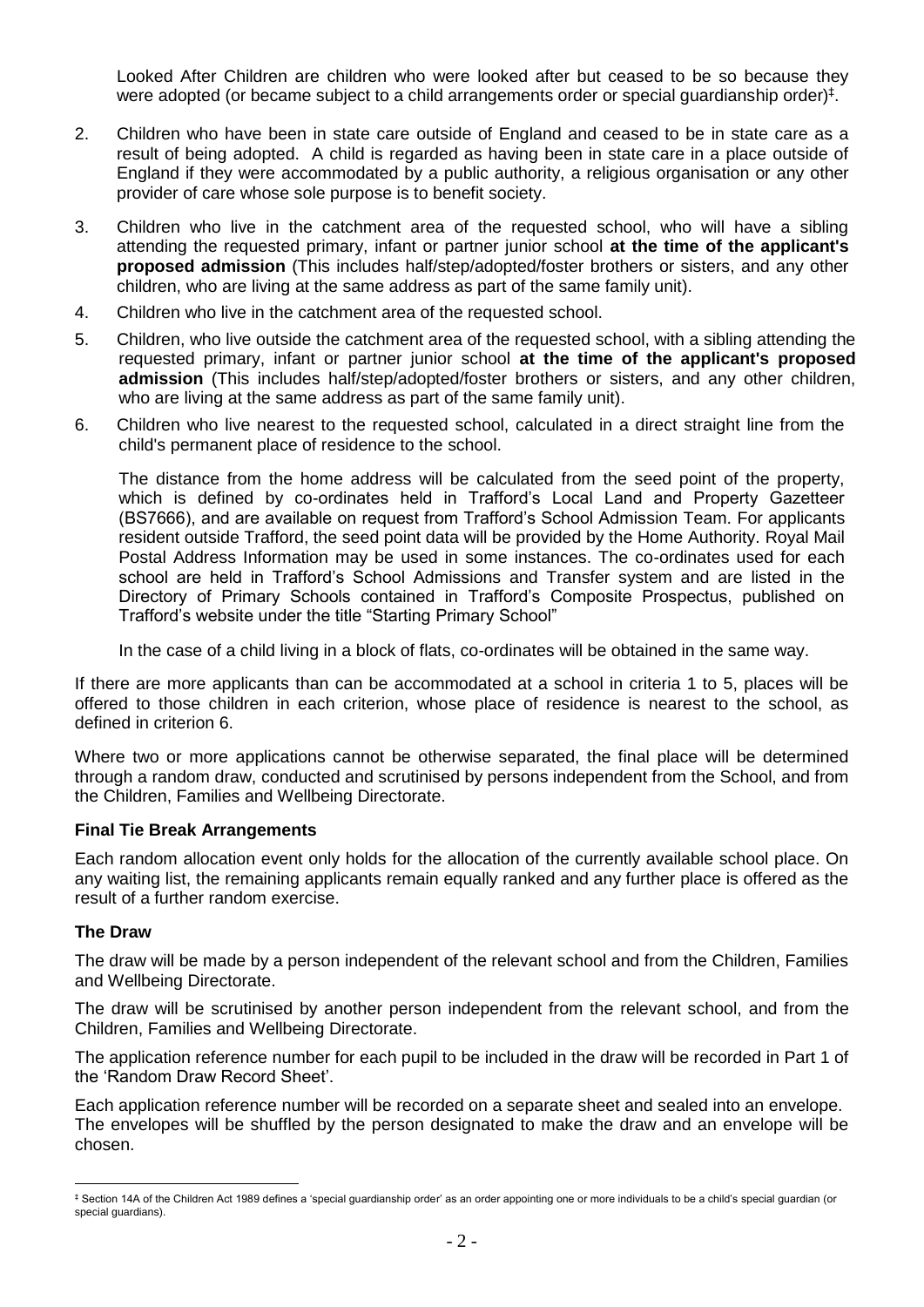The person designated to make the draw will open the chosen envelope and record the name in Part 2 of the 'Random Draw Record Sheet'

This process will be repeated until all the available places are allocated.

The person designated to make the draw and the Independent Scrutineer will sign the declarations in Part 3 of the 'Random Draw Record Sheet' to confirm that the process has been carried out in accordance with this procedure.

#### **Junior School Admissions**

Trafford Community Junior Schools will admit into Year 3 **all** pupils from year 2 of their partner Infant school whose parents so wish, regardless of their published admission number. Other pupils will be admitted provided that the prospective Year 3 age group has not reached the School's published admission number.

Should the School receive more applications from "non partner infant school" pupils than can be accommodated, places will be offered in accordance with the published oversubscription criteria.

#### **Home Address**

The criteria used by Trafford in determining admissions to Community and Voluntary Controlled Schools refer, in every instance, to the child's home address. This means the address where the child normally and permanently lives.

In the case of parents who are separated, and where residency is shared between two addresses, the following criteria will be applied:

- Where both addresses are in the catchment area, the child will be considered as living in the catchment area.
- Where one of the addresses is outside the catchment area, the child will be regarded as living outside the catchment area.
- Where there are more applicants than can be accommodated at a school in the relevant category, the average of the distances of the two addresses from the school will be used for the purposes of determining priority for admission.

It is always assumed that the correct factual information will be provided when an application for a school place is submitted. However, proof of the child's residency may be requested so that the application can be considered correctly alongside other applicants.

Applications for children who move into or within Trafford by the 15 January 2021, who have submitted an on time application, will be considered in light of the new address details. Applications for children who move after the 15 January 2021 will be considered from the new address in the review of allocation decisions in May 2021, following the same criteria as used for initial allocations.

The Admissions Team must be informed immediately of a change of address, or of an intention to change address, at any time during the transfer process, as this may change a child's priority for a particular school. Failure to advise a proposed change of address may be considered as a misleading application.

Trafford takes very seriously any attempt to gain an unfair advantage in the admissions process by giving false information and will make every effort to ensure that sufficient documentary evidence is provided to support a claim. **If a place is offered at a school and then it is discovered that the offer was made on the basis of fraudulent or misleading information (for example, a false claim to living at an address) the place will be withdrawn and offered to the next eligible child.** A place may also be withdrawn even after a child has started school.

# **Catchment Areas**

All Trafford Community/Voluntary Controlled Infant and Primary Schools have a catchment area. Property information on catchment areas is held in Trafford's Local Land and Property Gazetteer which complies with BS7666. Street lists and a catchment area lookup facility are available on Trafford's [School Admissions Page.](http://www.trafford.gov.uk/residents/schools/school-admissions/Admissions.aspx) A number of community schools share an area with an adjacent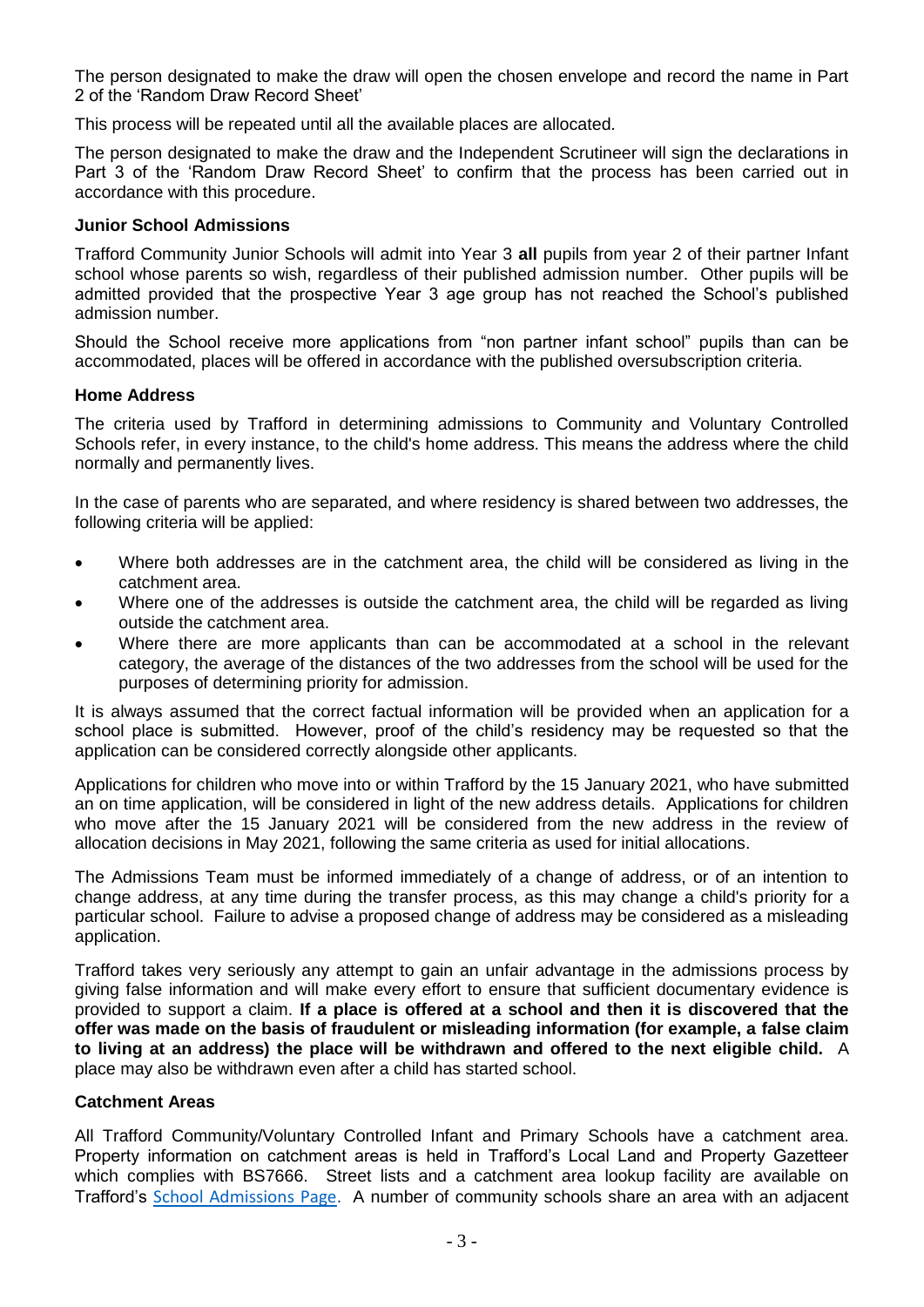community school and children who live in such a "shared" area are considered, for admissions purposes, to live within the catchment area for both schools.

# **Waiting Lists**

Admission authorities must maintain a clear, fair and objective waiting list for at least the first term of the academic year of admission. Waiting lists for Trafford's community and voluntary controlled schools are run throughout the year for every year group. Each added child will require the list to be ranked again in line with the published oversubscription criteria.

# **Delayed Entry of Summer Born Children**

.

In a very few circumstances, a parent may feel that their summer born child is not ready to begin school before their fifth birthday. In this case, where a child is born between 1 April and 31 August a parent can request that their child's admission to school is delayed, so that the child is admitted into the reception class, out of their normal age group, at the point at which other children in their age range are beginning Year 1.

#### 1. **Request Process**

Parents will be required to approach all the preferred schools to discuss their child's circumstances by 15th January 2021. Each school will complete a Delayed Entry Request Form with the parent. Each school will consider the information provided and complete the Decision Outcome Section of the Delayed Entry Request Form.

#### 2. **Decision Making Process**

A Decision Panel will be constituted. The Panel will include at least 3 headteachers; this will be the headteachers from all the preferred schools and any other nominated headteachers and 2 officers from Trafford's primary Team. The Panel will consider the decision outcomes from the relevant schools and a final decision will be agreed. All schools participating in the Scheme will abide by the final decision of the Panel.

#### 3. **Notification of Decision**

Parents will be advised of the outcome of their request by 16th April 2021. Where the request is agreed, the application for the normal age group will be withdrawn and no place will be offered.

If the request is refused, the parent will receive the offer of a school place for admission to the normal age group on 16th April 2021. The parent must decide whether to accept the offered place, and may choose to defer admission until later in the reception year, or to refuse it and make an in year application for admission to year one in the September following the child's fifth birthday.

#### 4. **Application/Allocation Process**

Where a request is agreed, this is an agreement in principle and does not reserve a place or guarantee that the child will be allocated a place at a preferred school in the next admission round. Therefore, where a parent's request is agreed, they must make a new application as part of the main admissions round the following year. That application will be considered, alongside all the other applications received for admission that year, according to the published oversubscription criteria. Where a place cannot be allocated at any of the preferred schools, a place will be allocated at the nearest participating school with a vacancy. Again, the parent must decide whether to accept the offered place, and may choose to make an in year application for admission to year one at a preferred school.

Parents who are refused a place at a school for admission to the normal age group have the right of appeal to an independent appeal panel. They do not have a right of appeal if they have been offered a place and it is not in the year group they would like. However, they may make a complaint. In the case of schools participating in the Scheme they should complain through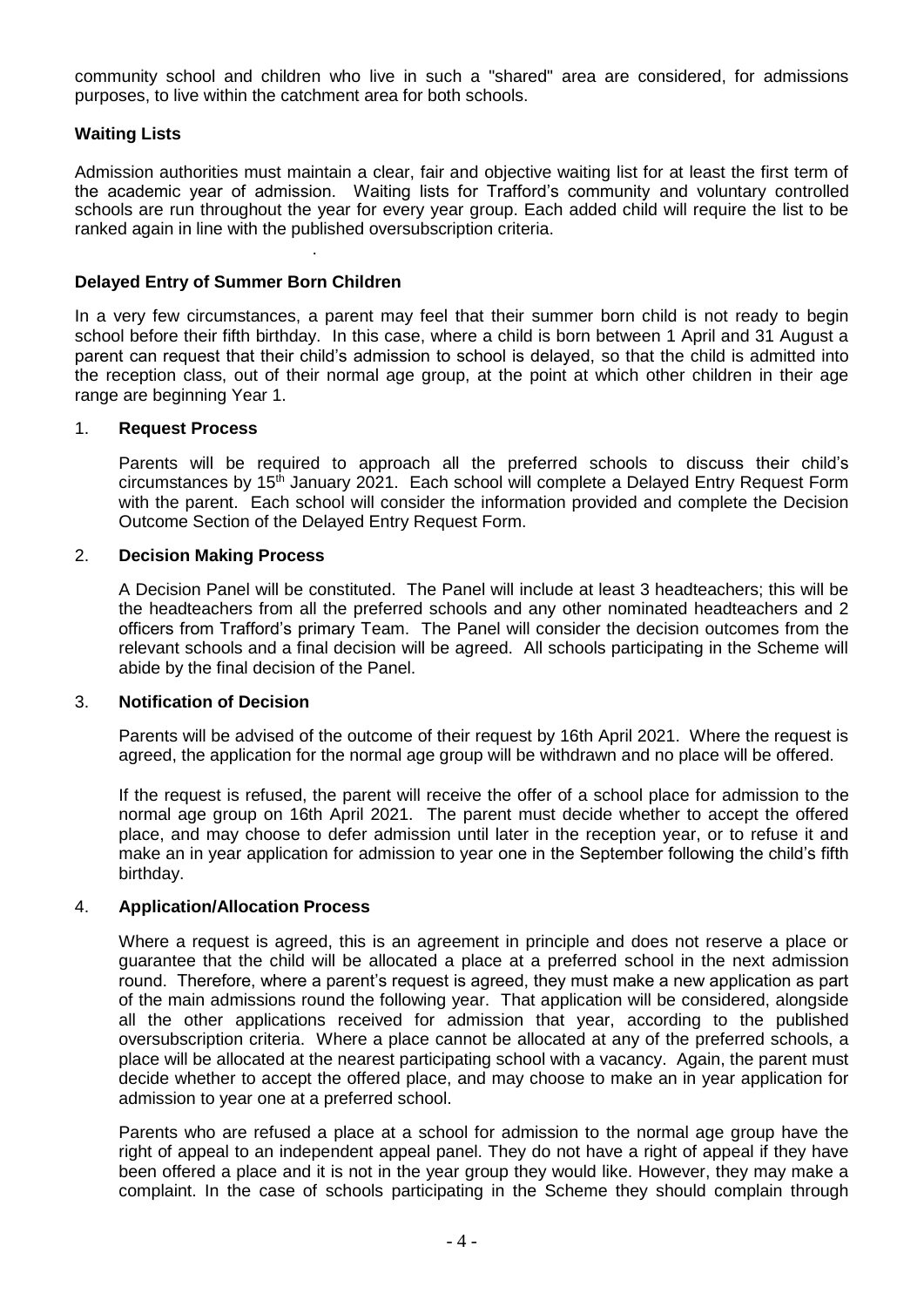Trafford's complaints procedure. For all other schools or academies, parents should make a complaint under the school's complaints procedure.

Although it is the case that one admission authority cannot be required to honour a decision made by another admission authority, all participating schools agree to abide by the decision of the Panel and will consider the delayed entry application, if required, in accordance with the published oversubscription criteria, for admission in the next admission round.

#### **In Year Applications**

Applications received outside the normal admissions round "In Year", will be determined by the same oversubscription criteria.

Children in public care, who require admission to a school outside the normal admissions round, will normally be offered a place at the school serving the address at which the pupil is living, subject to the requirements of Infant Class Regulations. Applications will normally be processed within ten school days of the application.

#### **Nursery Places**

Applications for admission to a nursery class should be made to the Headteacher of the school who decides on admissions, in accordance with the policy adopted by the Governing Body of the School. Attendance at a nursery class attached to a community/voluntary controlled school does not give a child any additional priority when applying for a place in the reception class of the school.

# **Right of Appeal**

In accordance with the School Standards and Framework Act applicants have the right to appeal against any decision made by the Admission Authority. An Independent Appeals Panel has been set up specifically for this purpose. To exercise this right, an appeal form must be requested from the Legal and Democratic Services Team, Town Hall, Talbot Road, Stretford, M32 0YT, telephone number 0161 912 4221.

# **Annex 1**

# **Trafford Community/Voluntary Controlled Primary, Infant, Junior Schools**

| <b>Broadheath Primary School</b> | <b>Seymour Park Community Primary School</b> |
|----------------------------------|----------------------------------------------|
| <b>Brooklands Primary School</b> | <b>Springfield Primary School</b>            |
| <b>Broomwood Primary School</b>  | St. Matthew's C.E. Primary School            |
| Cloverlea Primary School         | <b>Stamford Park Infant School</b>           |
| Davyhulme Primary School         | <b>Stamford Park Junior School</b>           |
| <b>Firs Primary School</b>       | <b>Templemoor Infant and Nursery School</b>  |
| <b>Flixton Primary School</b>    | <b>Urmston Primary School</b>                |
| Gorse Hill Primary School        | Victoria Park Infant School                  |
| <b>Heyes Lane Primary School</b> | Victoria Park Junior School                  |
| <b>Highfield Primary School</b>  | <b>Well Green Primary School</b>             |
| King's Road Primary School       | <b>Wellfield Infant and Nursery School</b>   |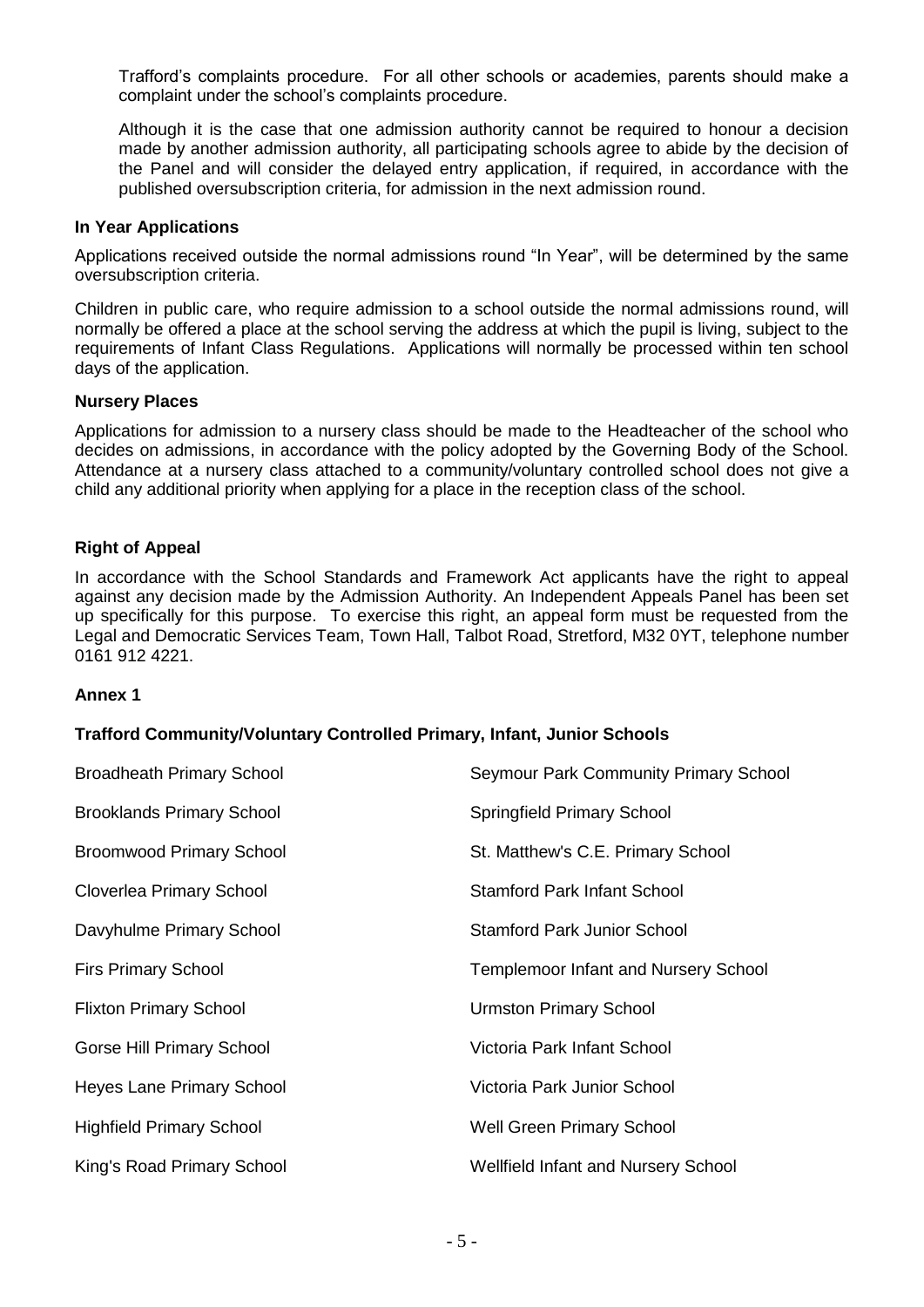| Kingsway Primary School             | Wellfield Junior School           |
|-------------------------------------|-----------------------------------|
| Moorlands Junior School             | <b>Willows Primary School</b>     |
| Moss Park Infant School             | <b>Woodheys Primary School</b>    |
| Moss Park Junior School             | <b>Woodhouse Primary School</b>   |
| <b>Navigation Primary School</b>    | <b>Worthington Primary School</b> |
| <b>Oldfield Brow Primary School</b> |                                   |

A child reaches compulsory school age on the prescribed day following his or her fifth birthday (or on his or her fifth birthday if it falls on a prescribed day). The prescribed days are 31 December, 31 March and 31 August. In Trafford, all children may commence primary education earlier than the legal admission date, if parents so wish, through a single intake in September of children who will become 5 between 1 September and 31 August in the admission year. Parents can defer their child's entry until later in the school year. In this instance, the place will be held for the child and is not available to be offered to another child. However, parents cannot defer entry beyond the beginning of the term after the child's fifth birthday, nor beyond the academic year for which the original application was accepted. Parents can choose for their children to start school on a part time or full time basis, and can also choose a place at a nursery or other early learning setting. In addition, the parents of a summer born child may submit a request for their child's entry to be delayed until the September following the child's fifth birthday, so that the child is admitted out of their normal age group – to reception rather than year 1. Alternatively, parents can choose to provide efficient full-time education otherwise than at school.

Applications for children born between 1<sup>st</sup> September 2016 and 31<sup>st</sup> August 2017 can be submitted from the beginning of the 2020 autumn term. The closing date for applications is **15 January 2021**.

Decisions regarding the allocation of places will be posted to parents on **16 April 2021.** Applications received after the closing deadline, 15 January 2021, will only be considered after all other applications received on time have been processed.

# **Oversubscription Criteria**

 $\overline{a}$ 

Quite often, there are not enough places at a school to satisfy every parent who wants to send their child there. This is what is meant when a school is "oversubscribed". When schools are "oversubscribed" the admissions authority has to adopt criteria for deciding which children are to be offered the available places.

All children whose Education, Health and Care (EHC) Plan names a school, **must** be admitted to that school.

Trafford is the Admission Authority for all community and voluntary controlled schools in Trafford (listed in Annex 1).

#### **Where the number of applications for a Trafford community or voluntary controlled school exceeds the number of places available at the relevant school, the following over-subscription criteria will apply:**

7. Looked after children and children who were previously looked after. A looked after child is a child who is in the care of a local authority in England, or is being provided with accommodation by a local authority in England in the exercise of their social services functions. Previously Looked After Children are children who were looked after but ceased to be so because they were adopted (or became subject to a child arrangements order or special guardianship order)<sup>§</sup>.

<sup>§</sup> Section 14A of the Children Act 1989 defines a 'special guardianship order' as an order appointing one or more individuals to be a child's special guardian (or special quardians).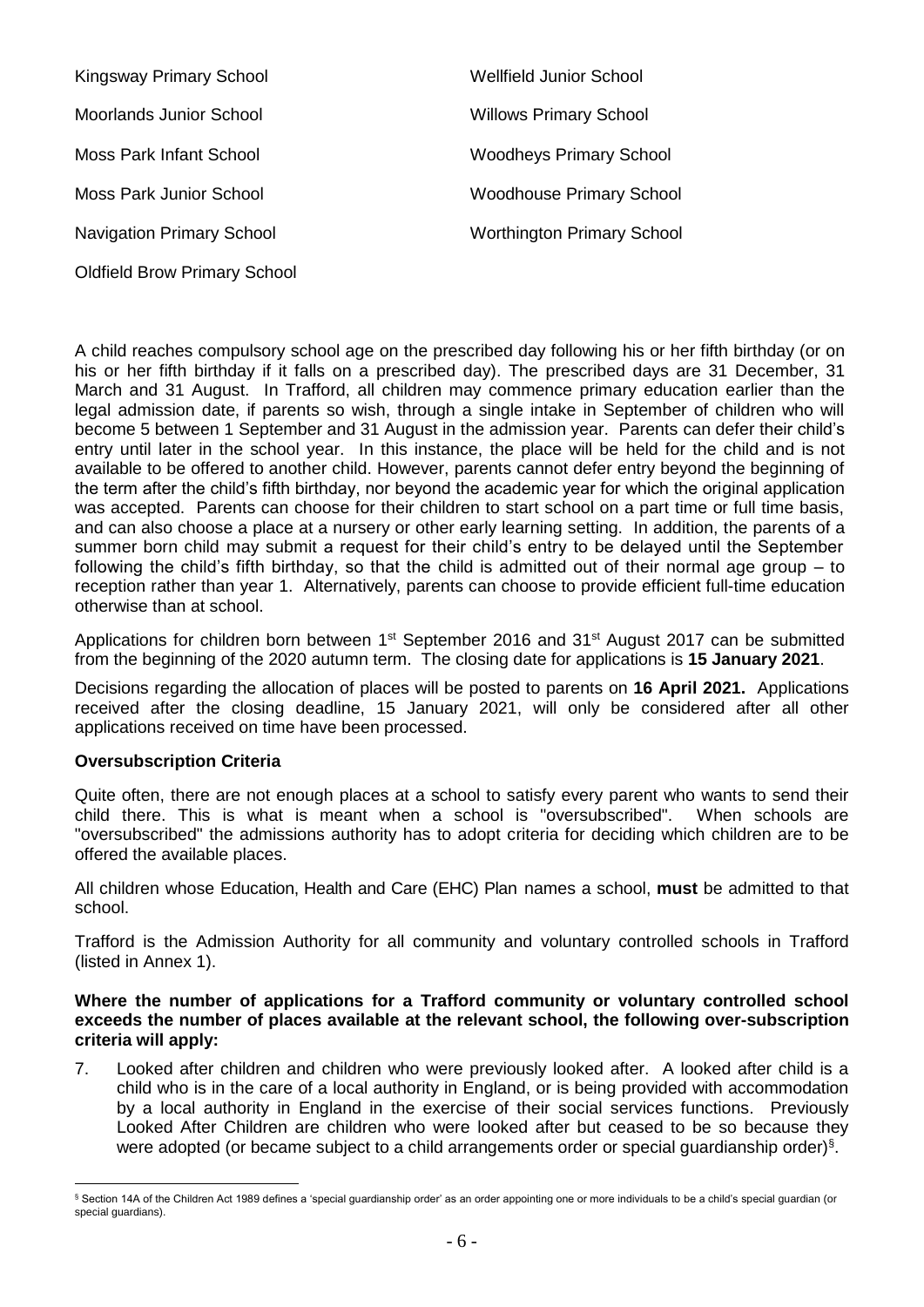- 8. Children who have been in state care outside of England and ceased to be in state care as a result of being adopted. A child is regarded as having been in state care in a place outside of England if they were accommodated by a public authority, a religious organisation or any other provider of care whose sole purpose is to benefit society.
- 9. Children who live in the catchment area of the requested school, who will have a sibling attending the requested primary, infant or partner junior school **at the time of the applicant's proposed admission** (This includes half/step/adopted/foster brothers or sisters, and any other children, who are living at the same address as part of the same family unit).
- 10. Children who live in the catchment area of the requested school.
- 11. Children, who live outside the catchment area of the requested school, with a sibling attending the requested primary, infant or partner junior school **at the time of the applicant's proposed admission** (This includes half/step/adopted/foster brothers or sisters, and any other children, who are living at the same address as part of the same family unit).
- 12. Children who live nearest to the requested school, calculated in a direct straight line from the child's permanent place of residence to the school.

The distance from the home address will be calculated from the seed point of the property, which is defined by co-ordinates held in Trafford's Local Land and Property Gazetteer (BS7666), and are available on request from Trafford's School Admission Team. For applicants resident outside Trafford, the seed point data will be provided by the Home Authority. Royal Mail Postal Address Information may be used in some instances. The co-ordinates used for each school are held in Trafford's School Admissions and Transfer system and are listed in the Directory of Primary Schools contained in Trafford's Composite Prospectus, published on Trafford's website under the title "Starting Primary School"

In the case of a child living in a block of flats, co-ordinates will be obtained in the same way.

If there are more applicants than can be accommodated at a school in criteria 1 to 5, places will be offered to those children in each criterion, whose place of residence is nearest to the school, as defined in criterion 6.

Where two or more applications cannot be otherwise separated, the final place will be determined through a random draw, conducted and scrutinised by persons independent from the School, and from the Children, Families and Wellbeing Directorate.

# **Final Tie Break Arrangements**

Each random allocation event only holds for the allocation of the currently available school place. On any waiting list, the remaining applicants remain equally ranked and any further place is offered as the result of a further random exercise.

# **The Draw**

The draw will be made by a person independent of the relevant school and from the Children, Families and Wellbeing Directorate.

The draw will be scrutinised by another person independent from the relevant school, and from the Children, Families and Wellbeing Directorate.

The application reference number for each pupil to be included in the draw will be recorded in Part 1 of the 'Random Draw Record Sheet'.

Each application reference number will be recorded on a separate sheet and sealed into an envelope. The envelopes will be shuffled by the person designated to make the draw and an envelope will be chosen.

The person designated to make the draw will open the chosen envelope and record the name in Part 2 of the 'Random Draw Record Sheet'

This process will be repeated until all the available places are allocated.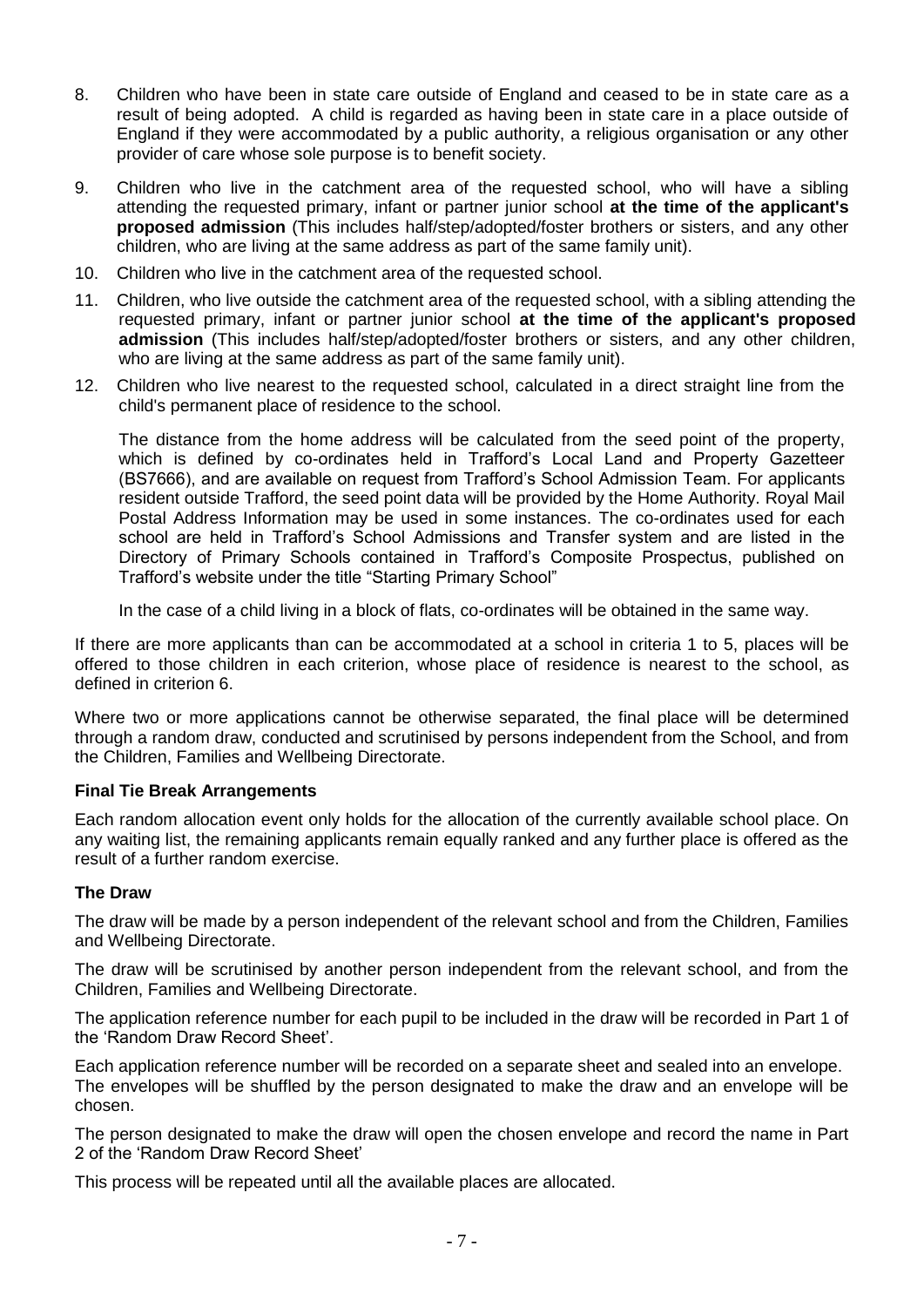The person designated to make the draw and the Independent Scrutineer will sign the declarations in Part 3 of the 'Random Draw Record Sheet' to confirm that the process has been carried out in accordance with this procedure.

# **Junior School Admissions**

Trafford Community Junior Schools will admit into Year 3 **all** pupils from year 2 of their partner Infant school whose parents so wish, regardless of their published admission number. Other pupils will be admitted provided that the prospective Year 3 age group has not reached the School's published admission number.

Should the School receive more applications from "non partner infant school" pupils than can be accommodated, places will be offered in accordance with the published oversubscription criteria.

# **Home Address**

The criteria used by Trafford in determining admissions to Community and Voluntary Controlled Schools refer, in every instance, to the child's home address. This means the address where the child normally and permanently lives.

In the case of parents who are separated, and where residency is shared between two addresses, the following criteria will be applied:

- Where both addresses are in the catchment area, the child will be considered as living in the catchment area.
- Where one of the addresses is outside the catchment area, the child will be regarded as living outside the catchment area.
- Where there are more applicants than can be accommodated at a school in the relevant category, the average of the distances of the two addresses from the school will be used for the purposes of determining priority for admission.

It is always assumed that the correct factual information will be provided when an application for a school place is submitted. However, proof of the child's residency may be requested so that the application can be considered correctly alongside other applicants.

Applications for children who move into or within Trafford by the 15 January 2021, who have submitted an on time application, will be considered in light of the new address details. Applications for children who move after the 15 January 2021 will be considered from the new address in the review of allocation decisions in May 2021, following the same criteria as used for initial allocations.

The Admissions Team must be informed immediately of a change of address, or of an intention to change address, at any time during the transfer process, as this may change a child's priority for a particular school. Failure to advise a proposed change of address may be considered as a misleading application.

Trafford takes very seriously any attempt to gain an unfair advantage in the admissions process by giving false information and will make every effort to ensure that sufficient documentary evidence is provided to support a claim. **If a place is offered at a school and then it is discovered that the offer was made on the basis of fraudulent or misleading information (for example, a false claim to living at an address) the place will be withdrawn and offered to the next eligible child.** A place may also be withdrawn even after a child has started school.

# **Catchment Areas**

All Trafford Community/Voluntary Controlled Infant and Primary Schools have a catchment area. Property information on catchment areas is held in Trafford's Local Land and Property Gazetteer which complies with BS7666. Street lists and a catchment area lookup facility are available on Trafford's [School Admissions Page.](http://www.trafford.gov.uk/residents/schools/school-admissions/Admissions.aspx) A number of community schools share an area with an adjacent community school and children who live in such a "shared" area are considered, for admissions purposes, to live within the catchment area for both schools.

# **Waiting Lists**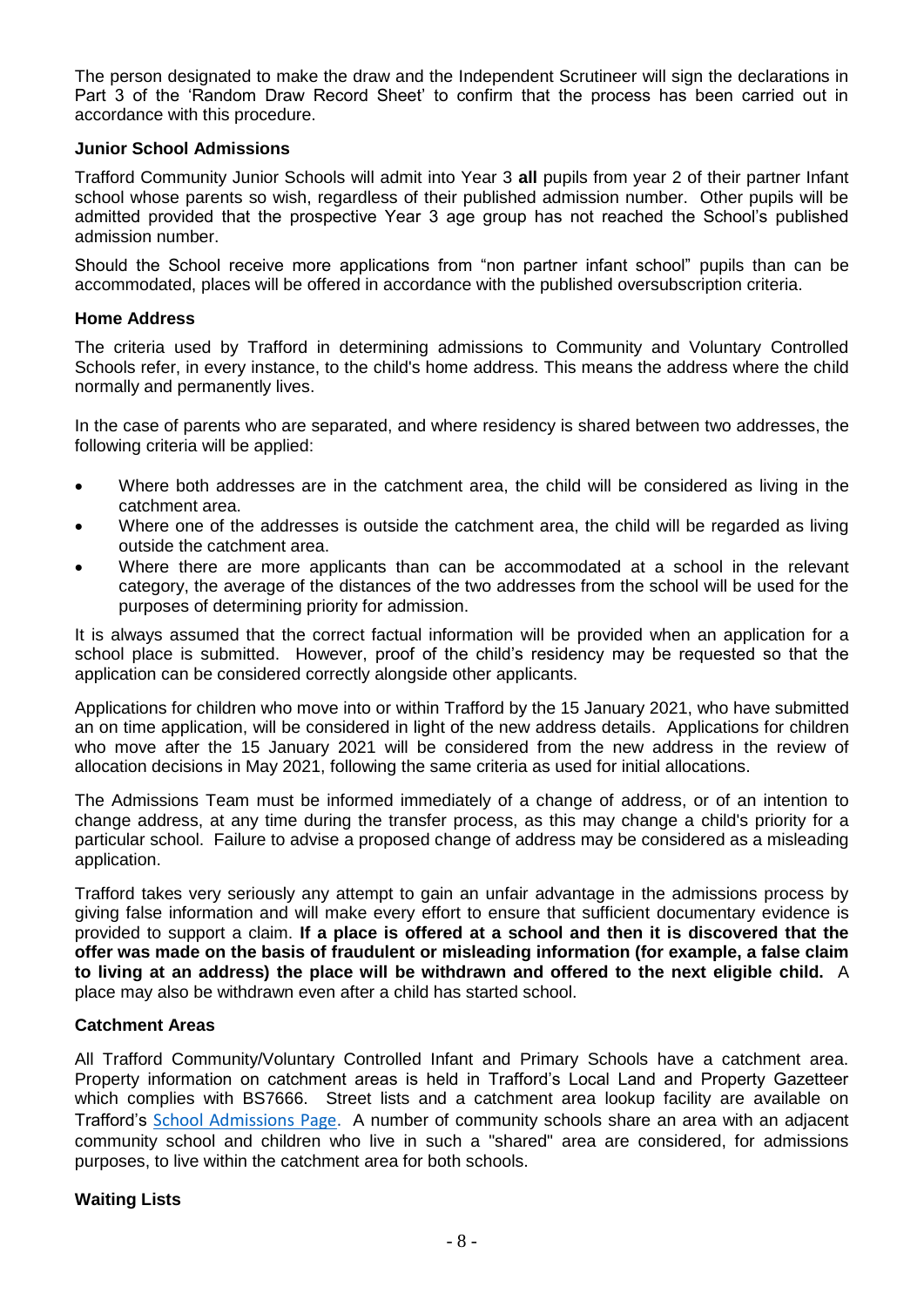Admission authorities must maintain a clear, fair and objective waiting list for at least the first term of the academic year of admission. Waiting lists for Trafford's community and voluntary controlled schools are run throughout the year for every year group. Each added child will require the list to be ranked again in line with the published oversubscription criteria. .

#### **Delayed Entry of Summer Born Children**

In a very few circumstances, a parent may feel that their summer born child is not ready to begin school before their fifth birthday. In this case, where a child is born between 1 April and 31 August a parent can request that their child's admission to school is delayed, so that the child is admitted into the reception class, out of their normal age group, at the point at which other children in their age range are beginning Year 1.

#### 1. **Request Process**

Parents will be required to approach all the preferred schools to discuss their child's circumstances by 15<sup>th</sup> January 2021. Each school will complete a Delayed Entry Request Form with the parent. Each school will consider the information provided and complete the Decision Outcome Section of the Delayed Entry Request Form.

#### 2. **Decision Making Process**

A Decision Panel will be constituted. The Panel will include at least 3 headteachers; this will be the headteachers from all the preferred schools and any other nominated headteachers and 2 officers from Trafford's primary Team. The Panel will consider the decision outcomes from the relevant schools and a final decision will be agreed. All schools participating in the Scheme will abide by the final decision of the Panel.

#### 3. **Notification of Decision**

Parents will be advised of the outcome of their request by 16th April 2021. Where the request is agreed, the application for the normal age group will be withdrawn and no place will be offered.

If the request is refused, the parent will receive the offer of a school place for admission to the normal age group on 16th April 2021. The parent must decide whether to accept the offered place, and may choose to defer admission until later in the reception year, or to refuse it and make an in year application for admission to year one in the September following the child's fifth birthday.

#### 4. **Application/Allocation Process**

Where a request is agreed, this is an agreement in principle and does not reserve a place or guarantee that the child will be allocated a place at a preferred school in the next admission round. Therefore, where a parent's request is agreed, they must make a new application as part of the main admissions round the following year. That application will be considered, alongside all the other applications received for admission that year, according to the published oversubscription criteria. Where a place cannot be allocated at any of the preferred schools, a place will be allocated at the nearest participating school with a vacancy. Again, the parent must decide whether to accept the offered place, and may choose to make an in year application for admission to year one at a preferred school.

Parents who are refused a place at a school for admission to the normal age group have the right of appeal to an independent appeal panel. They do not have a right of appeal if they have been offered a place and it is not in the year group they would like. However, they may make a complaint. In the case of schools participating in the Scheme they should complain through Trafford's complaints procedure. For all other schools or academies, parents should make a complaint under the school's complaints procedure.

Although it is the case that one admission authority cannot be required to honour a decision made by another admission authority, all participating schools agree to abide by the decision of the Panel and will consider the delayed entry application, if required, in accordance with the published oversubscription criteria, for admission in the next admission round.